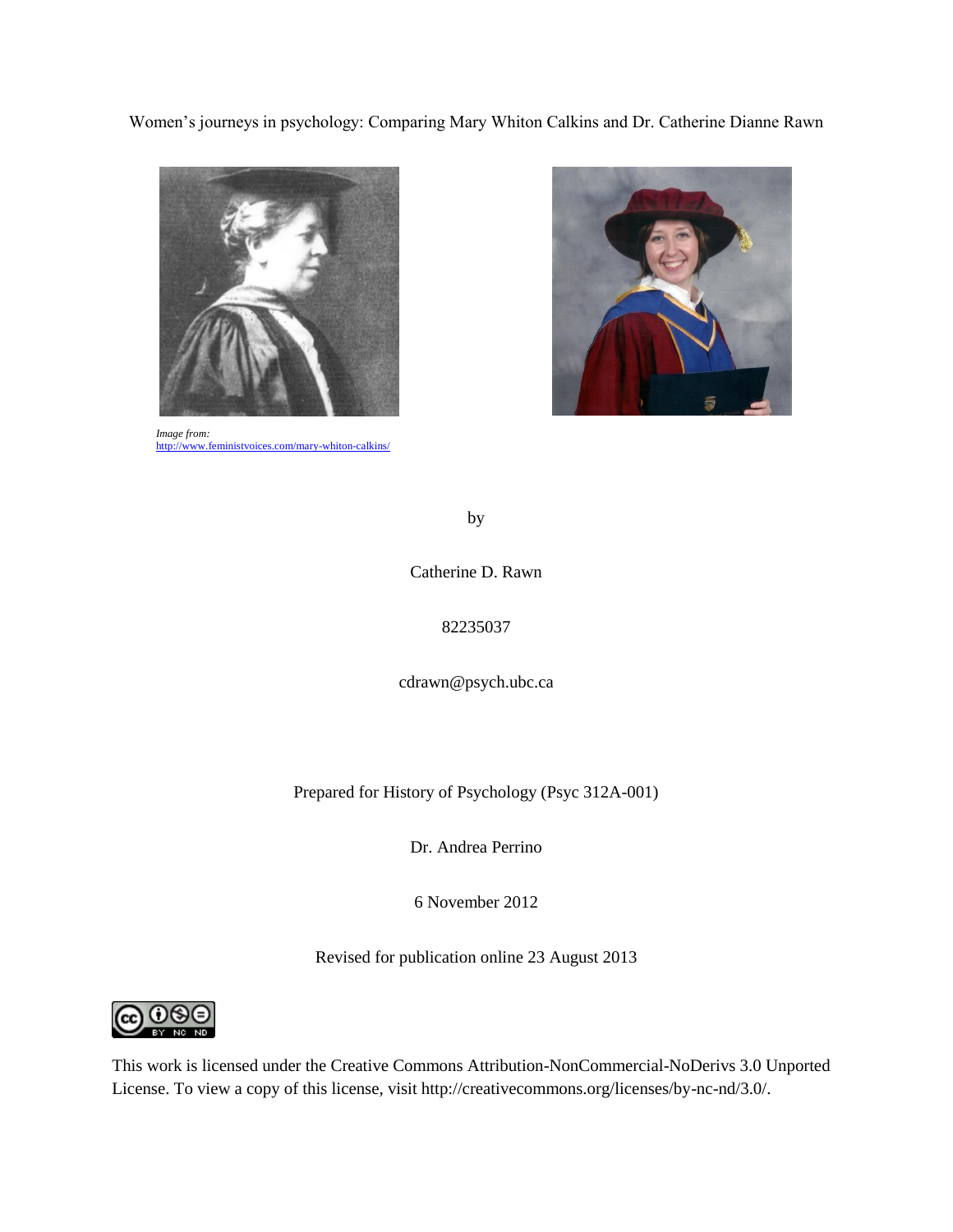# **Women's journeys in psychology:**

### **Comparing Mary Whiton Calkins and Dr. Catherine Dianne Rawn**

When I signed up to take introductory psychology in 1999 at the University of Waterloo in Ontario, Canada, I had no idea I would soon be joining the ranks of hundreds of thousands of others interested in studying people using the lens and methods of psychology. Until very recently, I (b. 1980) knew nothing of the contributions that Mary Whiton Calkins (1863-1930) made to this dynamic discipline. Comparing our journeys offers a revealing look into how psychology and academia generally has changed, and what remains, across a divide of over a century.

# **Early life: Setting the stage for life in academic psychology**

Mary Whiton Calkins was the first of five children—two girls, then three boys—born to devoted parents (Furumoto, 1980). Besides the fact that her father, Wolcott Calkins, was a Presbyterian minister who engaged actively in his children's education, little is known about her childhood. Yet her family has been described as "extremely close knit," and a noted historian of women in psychology points out that she was "steadfastly devoted" to her mother Charlotte (Furumoto, p. 56). When Mary was completing her undergraduate degree, her only sister died of illness. This death affected Mary so greatly that she put her formal studies on hold, pursuing private tutoring in Greek from home for one year before completing her degree in classics and philosophy in 1884 (Furumoto).

Aside from her sister's death, Mary's early life seemed relatively stable. In contrast, my early life can be described as unsettled. [*Details removed*.] These early relationships and experiences were important in piquing my initial interest in psychology. Specifically, when my introductory psychology professor started lecturing about Attachment Theory (Ainsworth, Blehar, Waters, & Wall, 1978), and linking it to family dynamics, my life made sense in a way that it never had before. I was hooked. Unlike Mary, my first scholarly pursuits were in the discipline of psychology, but psychology was not a well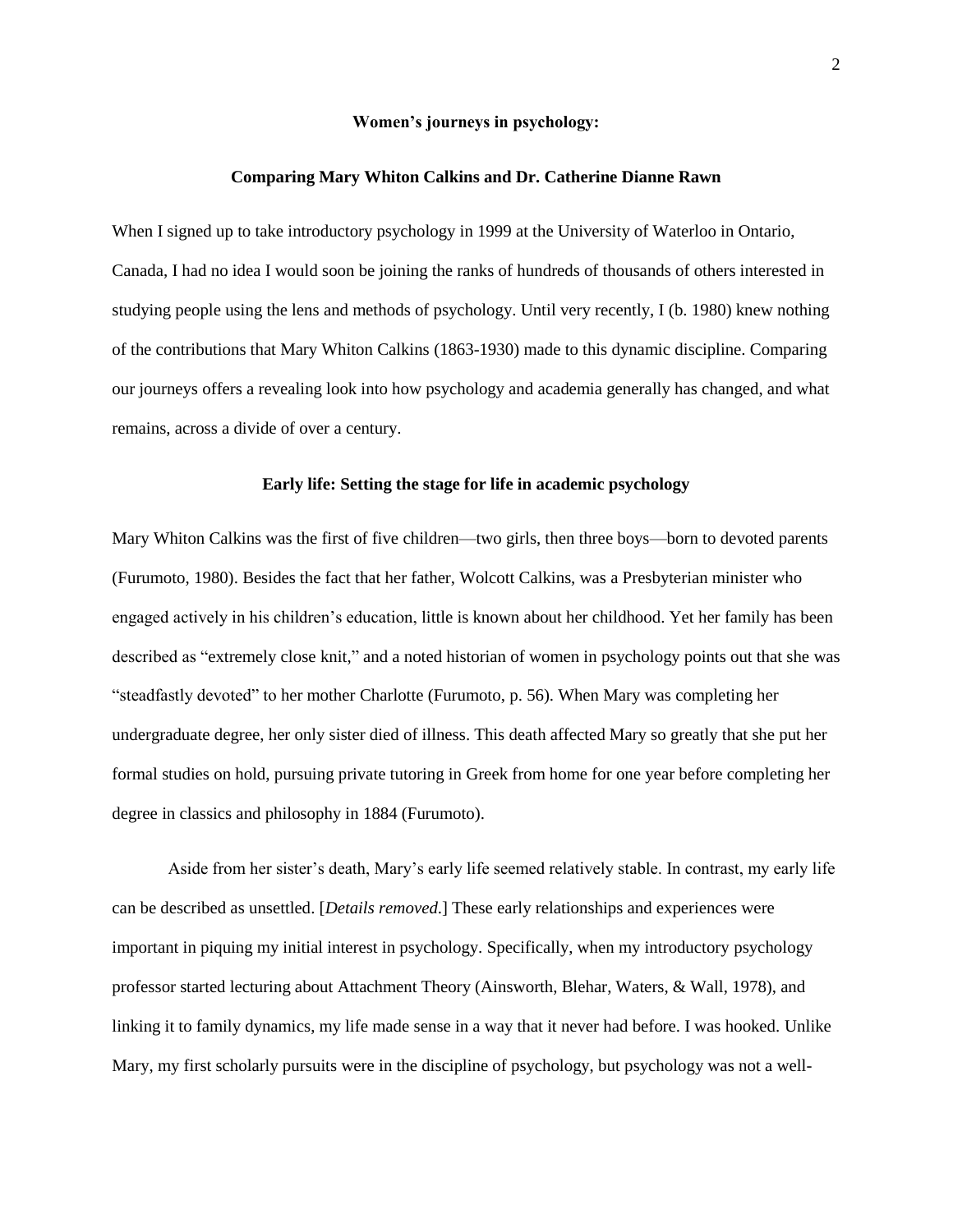developed discipline when Mary pursued her undergraduate degree. Eventually she came to study psychology after being invited to teach it, but her first scholarly pursuits were in Greek and the Classics.

Like Mary, my family was involved in my education. In Mary's case, her father taught her and then arranged for her a placement at Smith College, a women's liberal arts college near their home in Massachusetts (Furumoto, 1980). Instead of advocating on my behalf and pushing me to go further, my family lovingly praised my competence and was genuinely proud of my achievements. As a very young child I had learned that immersing myself in academics was a way to escape the chaos that often surrounded me; if I was doing homework, I would be left alone. This productive coping mechanism led me to receive high grades. It was high school teachers who first suggested I attend higher education. I had thought about it, but had never considered suggesting it at home. We had little money, and none of my family members had gone to university before; the option simply was not entertained. If I recall correctly, when I came home announcing I was going to university, my grandmother replied with genuine support yet surprise when she replied, "Ok! How are you going to pay for it?" I navigated the world of scholarships, bursaries and loans, the application process, the options available to me, and off I went, boldly going where no one—and yet, where Mary and millions—had gone before.

In 1886, when Mary was 23 years old, her family took a trip to Europe (Furumoto, 1980), which suggests her family was relatively wealthy. This trip included a sojourn in Leipzig, where Wilhelm Wundt was actively engaged in the first psychology laboratory (Schultz & Schultz, 2011). Based on research by Furumoto, it is unclear whether Mary encountered Wundt during her visit, although I suspect that if there were records of such an encounter they would surely be noted. Mary happened to meet with Abigail Leach (Furumoto), who was in Europe on leave from a new faculty appointment at Vassar College in Latin and Greek (Vassar Historian, 2005). Because Mary was, at the time, a budding philosopher and classicist, Leach invited her to travel with her to Italy and Greece. Mary went, and presumably learned much from Leach about her interest in the Classics. When I was 23 years old, I had moved across Canada and was half-way through my Master's degree in psychology at the University of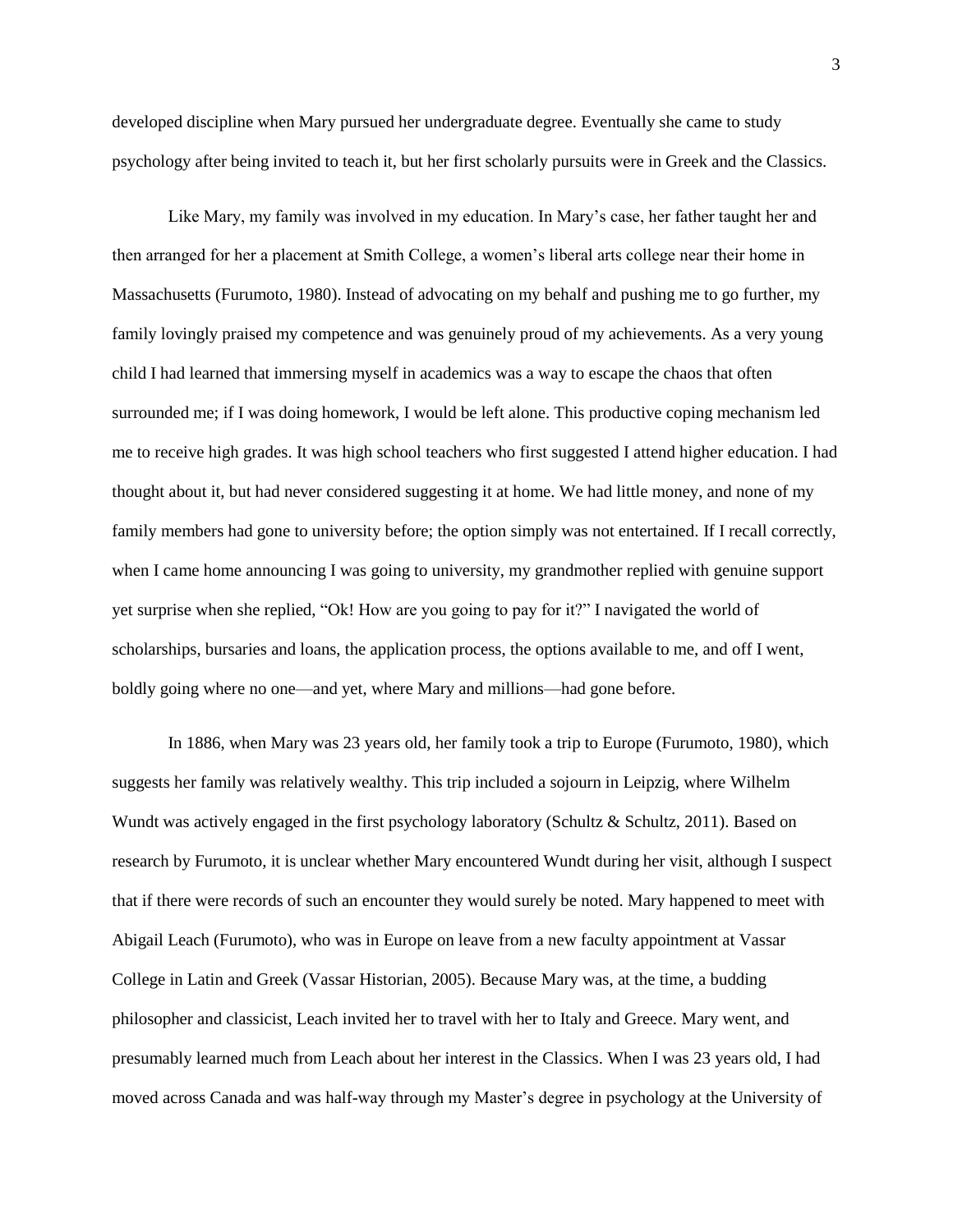British Columbia (UBC). That year I also did something Mary never did: I began a marriage to my undergraduate labmate and sweetheart. It was simultaneously a joyful and stressful time, as we immediately faced Russell's search for employment and my doctoral studies. International travel was far off our radar then, and is just now starting to surface as a possibility in the near future.

Interestingly, Furumoto (1980) does not mention the influence Leach may have had on Mary, nor does Mary herself list her as a mentor in her own autobiography (Calkins, 1930). Leach was just eight years older than Mary, and was already a leader in women's access to higher education, including fighting against gender discrimination in order to study at Harvard (Vassar Historian, 2005). Because of these qualities, I suspect that Leach may have influenced Mary's determination to fight for access to education as well. If I am correct on this point, I liken Mary's serendipitous enriching encounter with Leach to my serendipitous enriching encounter with Dr. Kathleen Vohs, who is a social psychologist and currently a professor of marketing at the University of Minnesota. For two brief years—the two years of my Master's degree—she was an Assistant Professor at the Sauder School of Business at UBC. The professor who was officially my advisor, Dr. Darrin Lehman, introduced me to Kathleen, and soon thereafter she became my unofficial but true academic mentor. Approximately eight years older than I, Kathleen has advised me on professional issues for years, and has offered me a role model of a brilliant, dedicated, strong, driven, career-focused woman who continues to achieve remarkable scholarly feats (e.g., over 140 published articles and chapters, plus 8 edited books since 1999, see Vohs, 2012). I admire Kathleen and have greatly valued her guidance. Similarly, I would be surprised if Mary was not influenced by Leach's attention, but I admit this is conjecture.

# **Early Career: Getting Started in Academic Psychology**

My interest in psychology developed by taking courses in the discipline as an undergraduate. When Mary was an undergraduate, psychology courses were scarce. Instead, she was lured in to studying psychology because she had proven herself an excellent teacher of Greek and related subjects at Wellesley College (a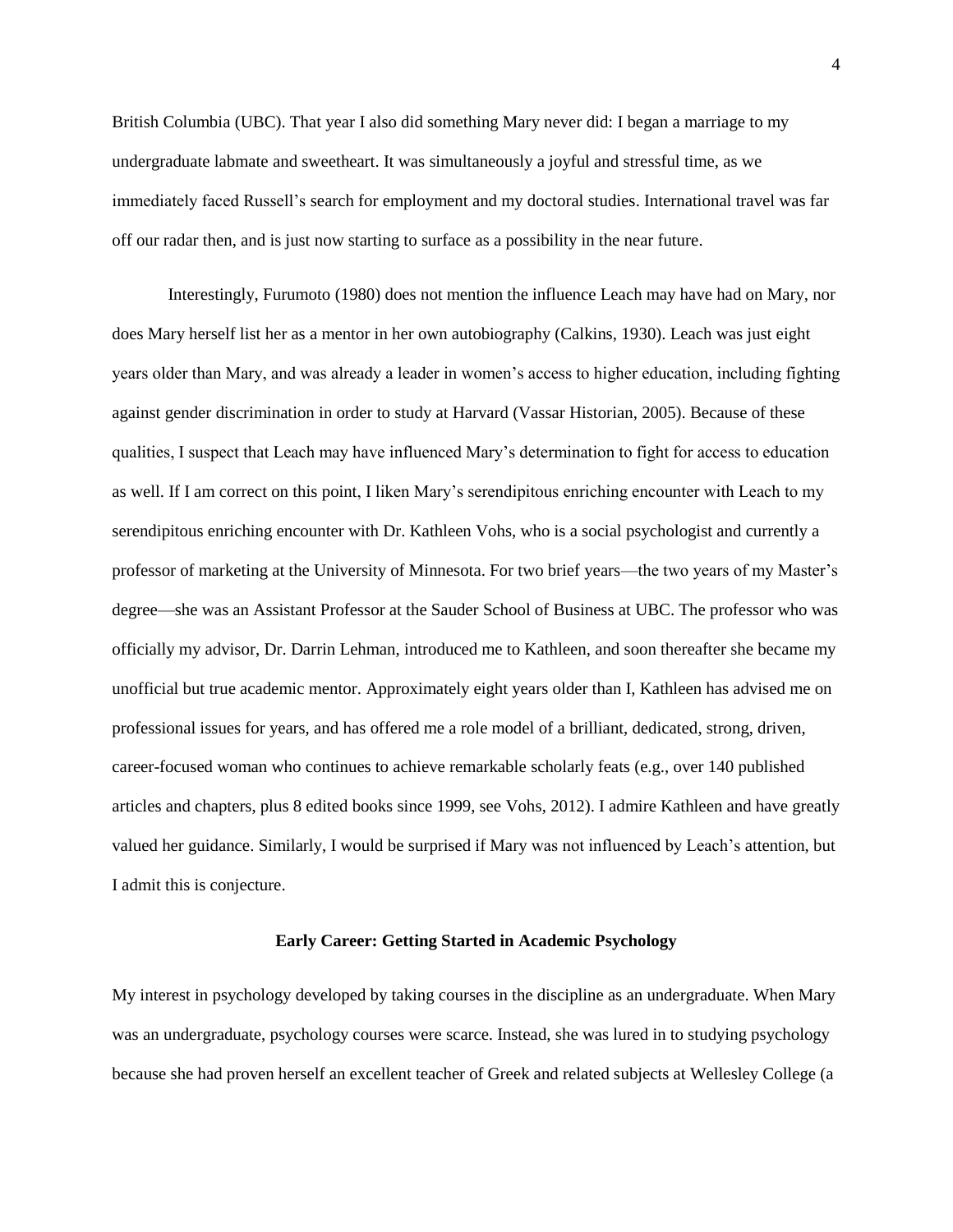job her father helped her arrange). The Department of Philosophy was seeking someone to teach a course in this new subarea of psychology, and recruited her (Furumoto, 1980). Like Mary, I was invited to teach psychology full time because I had demonstrated my strength as a teacher; unlike Mary, I already had received an undergraduate and two graduate degrees in the subject, whereas she needed to begin studying the topic before she could teach it (Furumoto).

Critical differences between Mary's life and mine are readily apparent when we compare our searches for graduate-level instruction in psychology. For me, I was encouraged by my (male) honours supervisor to apply to various schools, and he was confident I would be accepted. I grew up in a time when my biological sex did not affect my access to formal education, a fact which starkly contrasts with what Mary endured. Nonetheless, when I arrived at UBC in 2003, all faculty and graduate students who I met in the social/personality area were men. Although all four members of our incoming class were women, I felt disappointed at the dearth of women role models and I recall being excluded from social events with the men. As this example hints, women are still not fully equal members of the academy, although this difference appears in more subtle ways than in Mary's time (Bakker et al., 2011).

Despite the fact that psychology was a relatively early leader in opening doors to women scholars (Milar, 2000), Mary fiercely battled widespread stereotypes about the inadequacy of women for higher education in society generally (Furumoto & Scarborough, 1986), as well as throughout academia (Furumoto & Scarborough; Russo & Denmark, 1987). After attempting to decipher which schools would allow her to study at all, let alone receive a degree, Mary decided to study at Harvard because she felt she needed to be well-versed in physiological psychology and there were few such labs in the United States. Harvard granted a petition by Mary's father and the President of Wellesley College that allowed her to sit in on classes with James and Royce, although she was never allowed to register as a student (Furumoto, 1980). In contrast, I was able to sit in on any class I wished but I failed to realize this fact as a privilege. Moreover, unlike Mary, I failed to realize the advantages of a breadth of knowledge until after I began teaching the introduction to psychology course. I have been catching up ever since.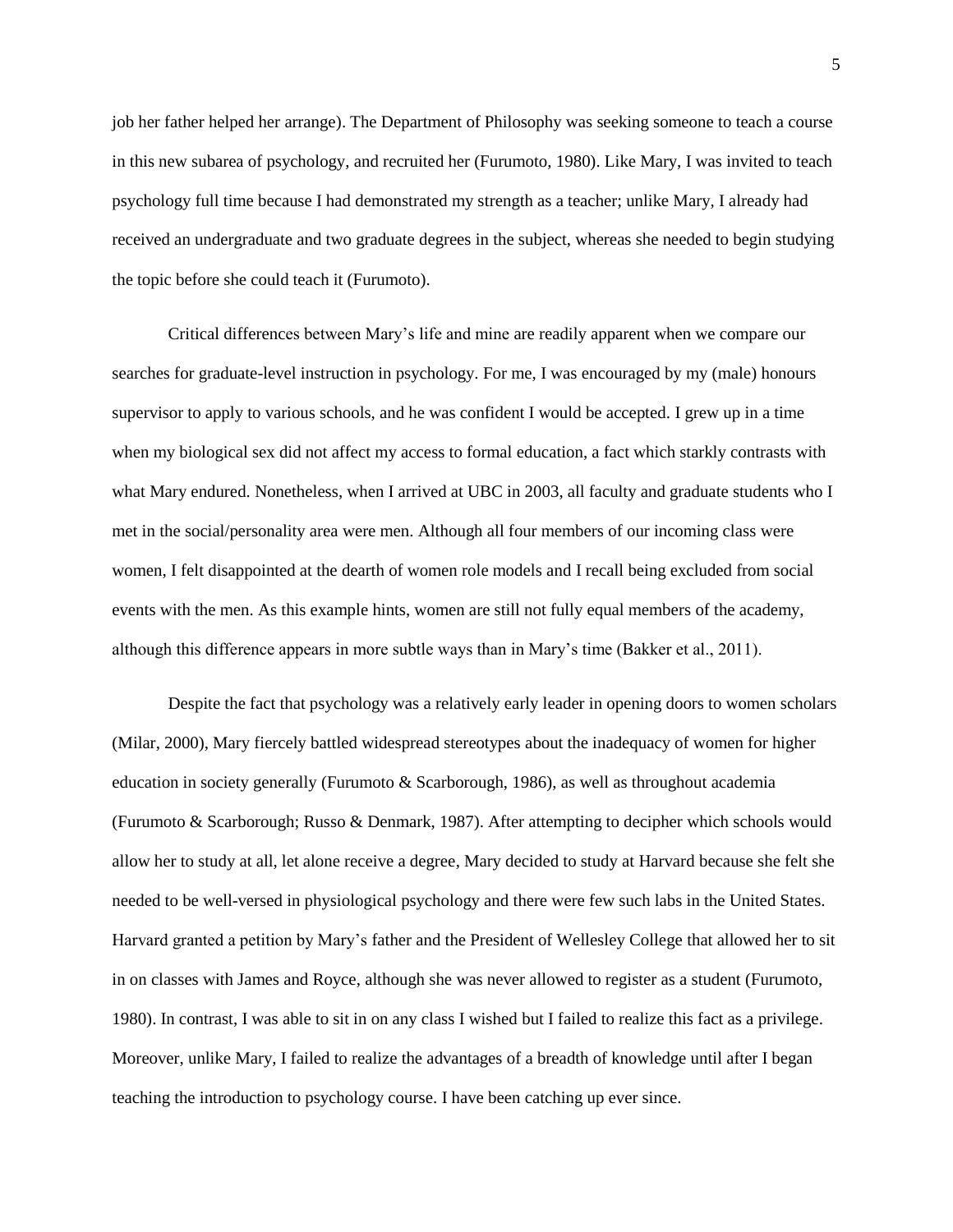In her autobiography (Calkins, 1930), Mary cites three mentors as influential to her early psychological thought: William James (for his vision of psychology and self), Edmund Sanford (for his experimental introspectionism and their dream-themed collaboration), and Hugo Münsterberg (for embracing her as a scholar without concern for her sex). I suspect it is a testament to the hostile environment that she endured as a woman scholar that what she wrote most about her mentorship from Münsterberg was how welcoming he and his graduate students were to her. Likewise, I have mentors who largely honed my intellect through challenging discourse (Drs. Dov Cohen, Mike Ross, John Holmes, Kathleen Vohs) as well as those who helped me define my career as a psychology teacher and researcher (Drs. Jeremy Biesanz, Eric Eich, and Kathleen Vohs). I imagine that forty years from now, these psychologists, as well as my introductory psychology professor Dr. Chris Burris and a few key high school teachers, would each be featured in my autobiography.

When her interpersonal demeanor is mentioned at all in historical works, it is Mary's characteristic frankness and determination when faced with sexism that is featured. After studying for years with James, Münsterberg, and others at Harvard, she famously declined a PhD from Harvard's women's affiliate, Radcliffe College (American, 2011; Schultz & Schultz, 2011). Despite Münsterberg's urging, as well as pressure from the Dean of Radcliffe and awareness that three other women had accepted this consolation prize, she refused on principle because she had earned a Harvard degree (Furumoto, 1980). Despite others' attempts to petition on her behalf, she never received one. Without exceptional fanfare, debate or petitions, on Thursday 26 November 2009 I received my PhD from UBC, where I studied. Printed alongside my name in the program are seven other psychologists (University of British Columbia, 2009). Seventy-five percent of us who received a PhD in psychology that day were women, representing specializations in social, clinical, and cognitive psychology. Like many modern women psychologists (Scott et al., 2012) I pondered my personal achievement that day, rather than the privilege to stand and receive an honour I earned. Mary never had that experience, but because she and others fought for women's right to education, I did.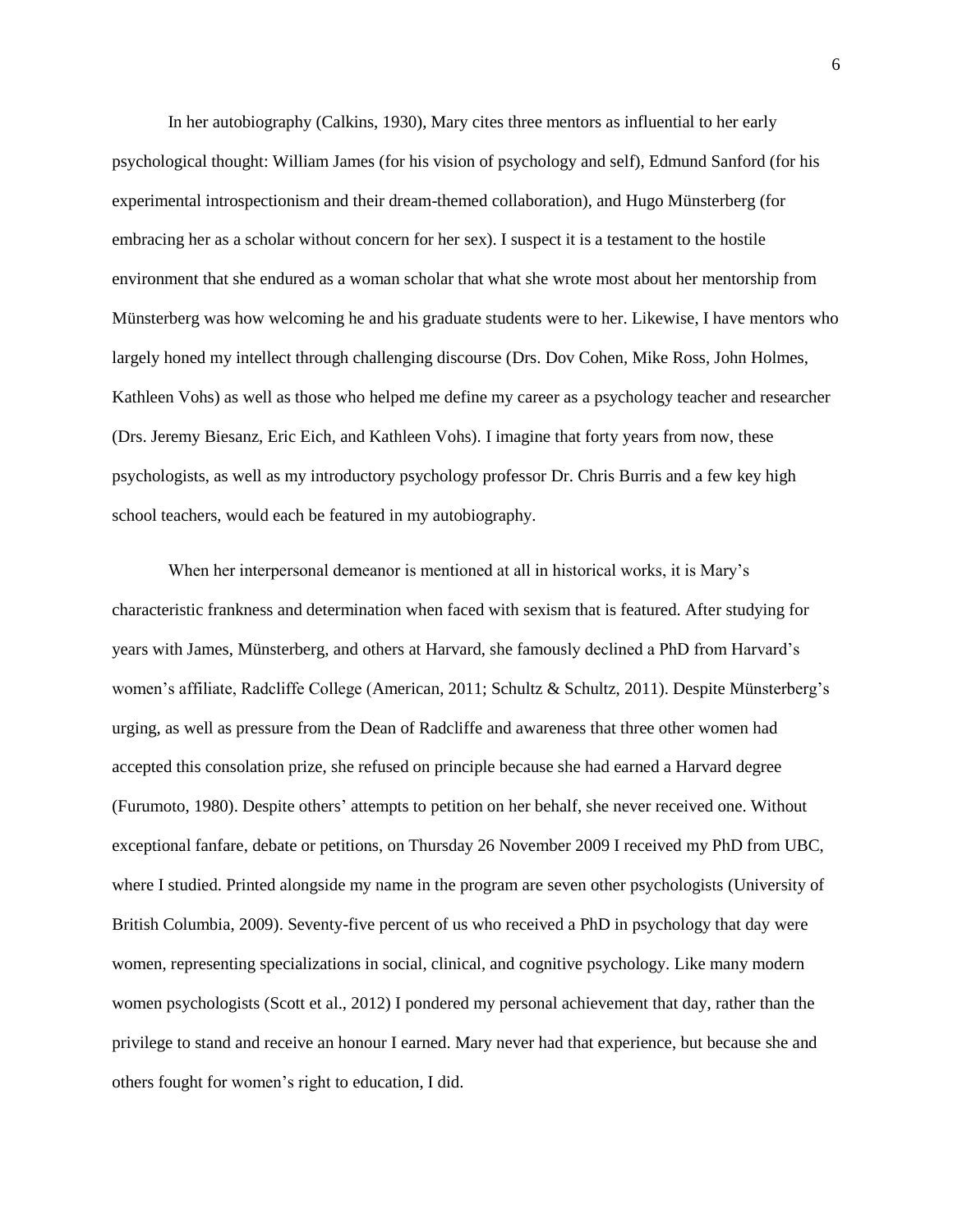Unlike mine, which were largely focused within social psychology, Mary's early interests in psychology were broad, including animal consciousness, colour vision, emotion, associative learning, and, especially, the self (Calkins, 1930). This generalist expertise seems common among early psychologists (Schultz & Schultz, 2011), and contrasts with the distinct specializations that we modern psychologists declare early in our study. The focus of Mary's graduate work was association, although she had initially suggested to James studying attention. He had grown tired of the topic and therefore encouraged her to pursue association instead (Calkins, 1930). I had a similar experience with Kathleen. After becoming interested in cultural psychology as an undergraduate student, she suggested I consider my career and instead study something more mainstream and employable, like self-control processes. After having seen so many self-control failures in my youth, while exerting such high self-control to achieve what I had, this topic immediately fascinated me and became the focus of all my graduate work.

Some historians argue that Mary's tight family ties and religious upbringing eventually influenced her later work on self-psychology, which emphasized morality and the importance of social relationships in defining the self, as well as her later philosophical writing on ethics (Wentworth, 1999). However, others argue that her later emphasis on morality may have been influenced by the times in which she was raised (Russo & Denmark, 1987). In the late 1800s women were respected for their high morality and motherhood, all the while being derided for their lack of intellect. It is likely that Mary's self-psychology was influenced both by her early upbringing and her times. When I consider my interest in self-control, my upbringing definitely influenced my attraction to the area. Yet it seems something bigger was happening as well. Of the 2067 peer-reviewed articles that appear in PsycINFO with a simple *self-control* keyword search, 1048 (51%) of them have been published in the last 10 years, since Kathleen first suggested I research that topic. In the two preceding decades, only 356 (17%) and 337 (16%) articles, respectively, were published. I, the field, and perhaps broader society, were all ready to understand selfcontrol in 2003. The United States had just invaded Iraq after two years of reaction to the terrorist attacks of 2001; perhaps the uncertainty of the times drove people to seek to understand control over oneself.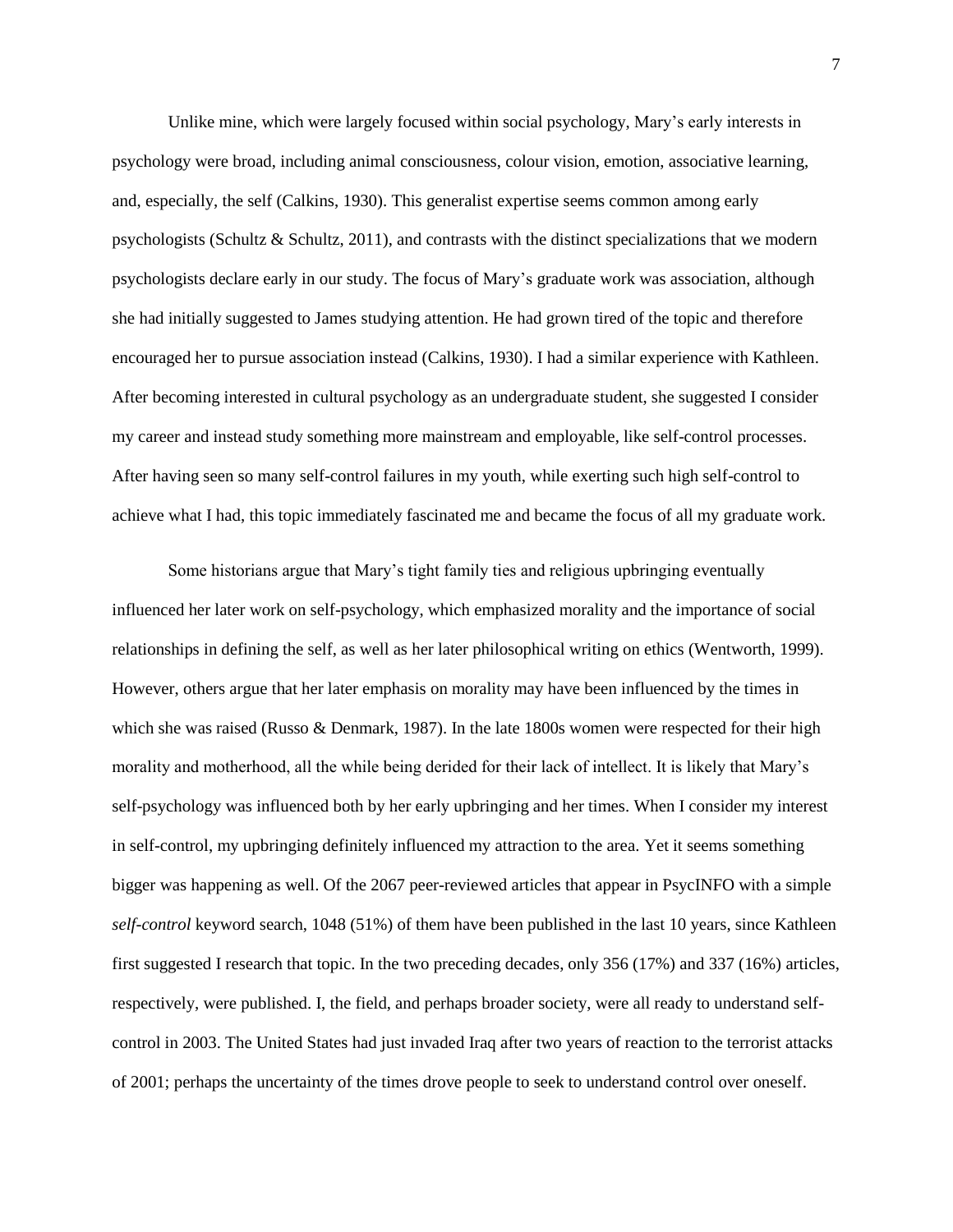### **Building a Career as a Psychologist: Immediate Impact**

Despite being denied her PhD from Harvard, Mary's work had immediate impact on the field. After one year of study in psychology, she taught Wellesley's first course on psychology to fifty undergraduate students (Furumoto, 1980). By comparison, the first introductory psychology course I taught had 500 students enrolled, and was but one of many simultaneous sections. In total, I have taught over 2500 students about the scope of psychology, its methods and analyses, social and personality psychology. By teaching introductory courses in psychology, both Mary and I have influenced some students toward becoming psychologists and helped many others to explore what our field has to offer.

Mary's early research on association, including discovering principles of vividness, primacy, and recency as well as the paired-associates method for studying memory, fueled Müller's research and was cited by Titchener and Kline (Calkins, 1930). Impressively, this work continues to influence our field today (Madigan & O'Hara, 1992). In contrast, my initial empirical work included several studies yielding non-significant findings, and a few that were successful (see Rawn 2005, 2009 for examples of both). Some of my studies were published (Dar Nimrod, Rawn, Lehman, & Schwartz, 2009; McConnell, Dunn, Austin, & Rawn, 2011; Mead, Baumeister, Stillman, Rawn, & Vohs, 2011), but given their narrow scope I have no reason to suspect they will have longstanding impact on the field. My broad theoretical paper on the deliberate use of self-control to risk personal harm (Rawn & Vohs, 2011) is published in social psychology's most impactful journal, which may increase its reach. Like Mary, I have also written a textbook I use in one of my psychology courses. The research methods textbook I recently converted to a Canadian edition (Cozby & Rawn, 2013), may have farther-reaching influence on Canadian psychology, at least in how its methods are taught, due to the popularity of earlier editions.

As was common among influential women at the time, Mary used her methodological skills to combat the rampant stereotypes against women (Milar, 2000; Russo & Denmark, 1987). Mary and University of Wisconsin psychologist Joseph Jastrow debated in the literature whether women were less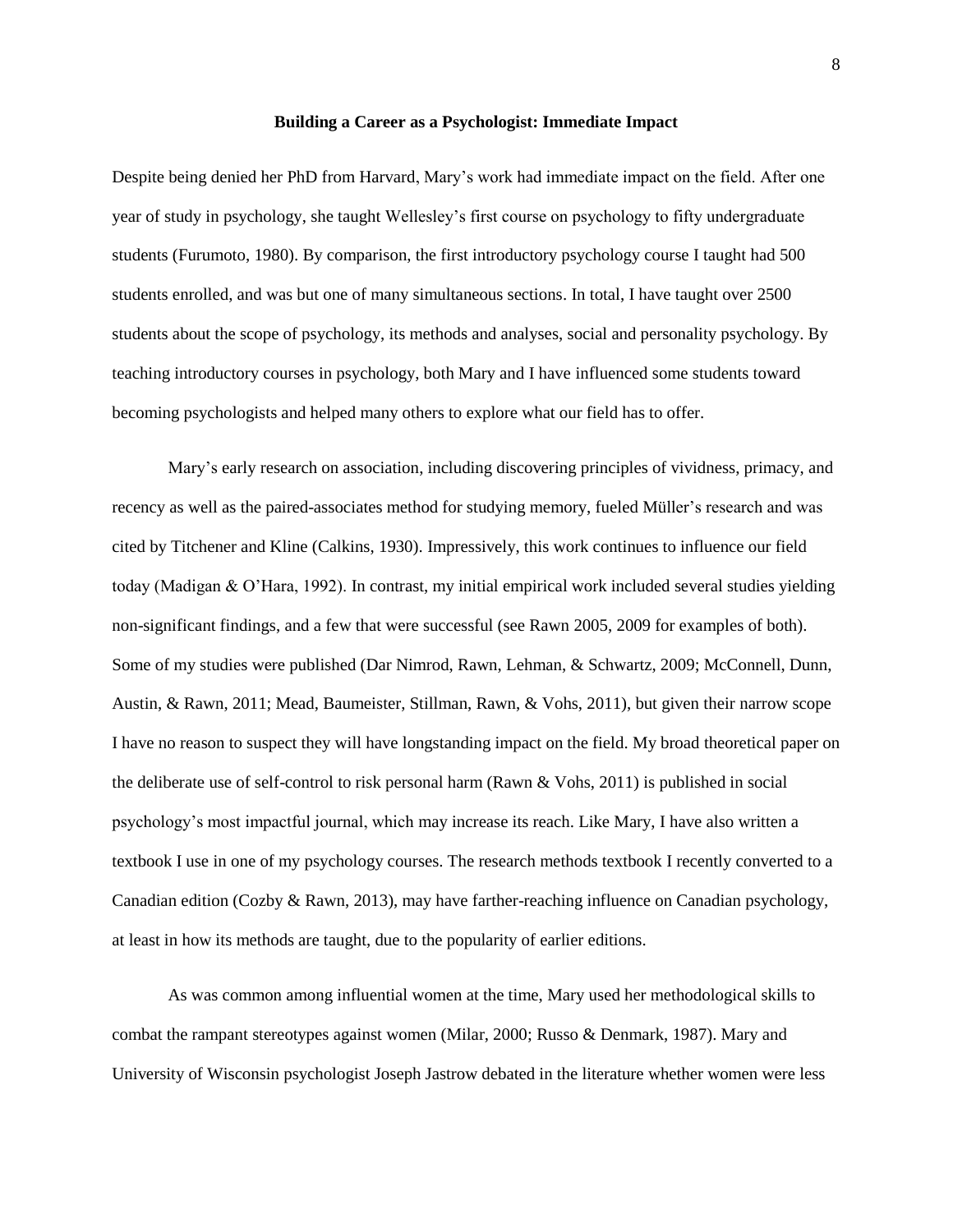creative in generating word lists than men. Mary challenged Jastrow's findings (Jastrow, 1891) when she failed to replicate his initial results and instead interpreted his original results as conflated with the role of environment (Calkins, 1896). Jastrow refused her replication on methodological grounds (Jastrow, 1896a), so she replicated again and tightened the methodology to more closely match his. Again, he stubbornly refused to change his original interpretation (Jastrow, 1896b). Nonetheless, she had publically made her point on strong empirical grounds. I am but two years younger than she was then. Instead of collecting data to back up my potentially unpopular views about some policies at my workplace, I have been largely (although not entirely) silent due to fear about how my career could be negatively impacted.

Like Mary, I have also begun to apply my knowledge for a greater purpose. Instead of applying it to combat stereotypes, I am using my knowledge of research methods and statistics to help academics from other disciplines evaluate teaching and student learning. For example, I have led three seminars and workshops to teach researchers from the physical sciences how to design studies and analyze data to test hypotheses about the efficacy of particular teaching methods. Many of these researchers have never considered small-sample statistics, or if they have learned statistics it was never in the context of human behavioural research. By improving their understanding of psychology's techniques, I am improving the scholarship of teaching and learning for the benefit of the broader academic community.

# **A Career Well-Lived: Longstanding Impact**

Mary's colleagues clearly respected her empirical and theoretical work during her early career. By 1903 she was twelfth on Cattell's top fifty list of leading psychologists, and in 1905, at age 42, she became the first woman to be elected President of the American Psychological Association (Furumoto, 1980). While this election secured Mary a prominent place in the history of psychology (Furumoto, 1979; American, 2011), the scholarly contributions of some of our most important female psychologists have largely gone unnoticed (Bernstein & Russo, 1974). Calkins is no exception. Despite her varied empirical,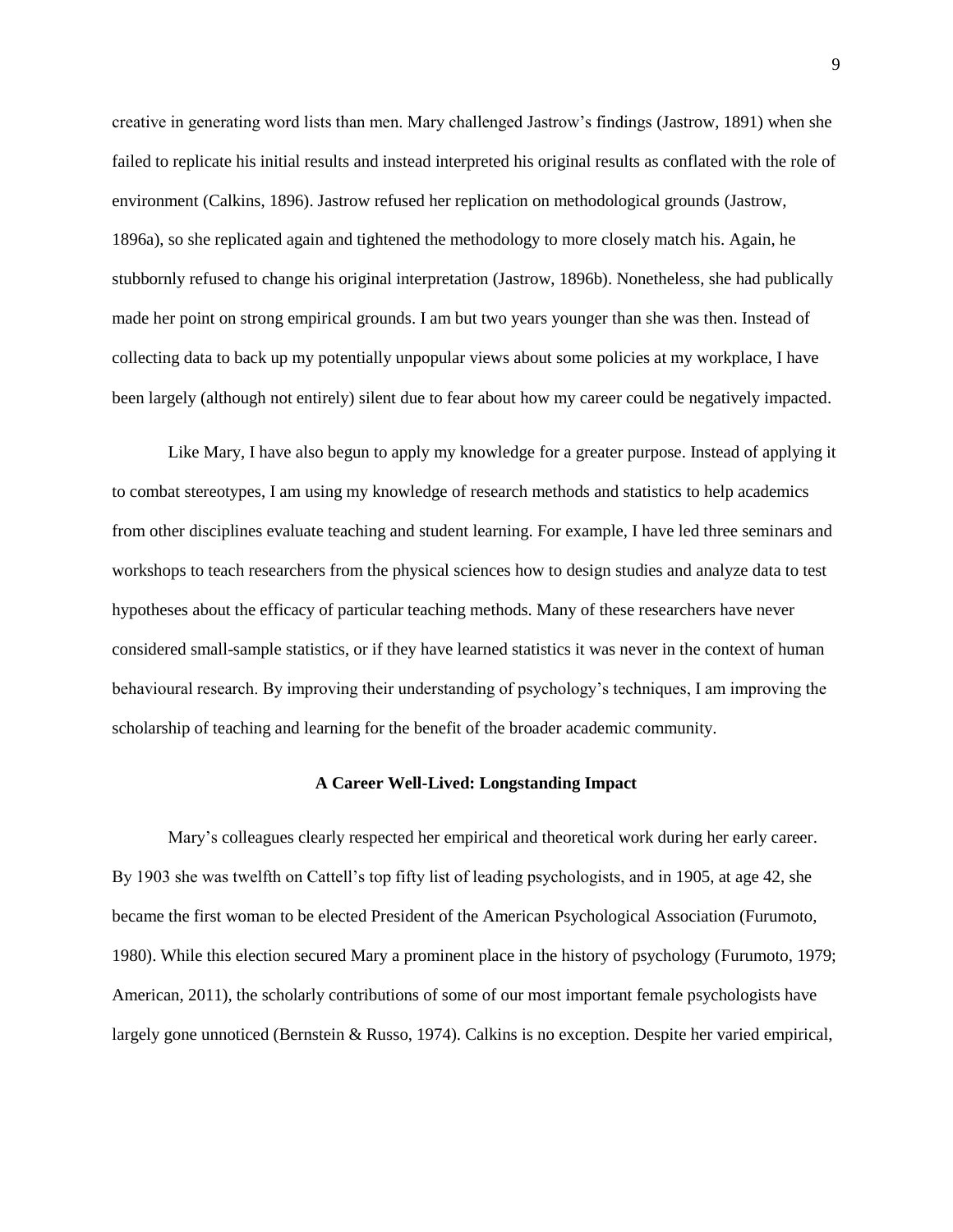theoretical, and visionary contributions to the discipline, one prominent history textbook (Schultz & Schultz, 2011) ignores most of them, summarizing their rationale for including her in the book thusly:

We mention Calkins's experience as an example of the discrimination women faced in higher education, a condition that persisted well into the twentieth century. Even so, Calkins was fortunate compared with previous generations of women, who were not admitted to universities at all. (p. 141)

Undoubtedly, her case is evidence of sex discrimination in early academia. By the time psychology had moved to Canada in the 1920s and 1930s, work like Mary's had already proven to psychologists and the broader academic community that women can make meaningful scholarly contributions (Keates & Stam, 2009). When I think about my own potential for breaking through prejudice, I think about my role as a teaching-oriented faculty member at a research-oriented institution. The fact that I was paid a smaller starting salary than my research colleagues is but one signal of the double standard that exists. I have begun mobilizing members of our Instructor ranks by co-creating the Instructor Network that connects us across campus. Because of my passion for educating students, and my belief that it is valuable work, I envision myself working toward equality for Instructors at UBC and, through the Society for Teaching and Learning in Higher Education, across Canada. At a micro-level, I have promoted interest in teaching among graduate students in our department since beginning training and development initiatives in 2008.

Yet, as Schultz and Schultz (2011) brush over in the quote above, Mary Whiton Calkins made substantive contributions to the field beyond her role in women's access to education. Madigan and O'Hara (1992) note that much of the breadth of her contribution to memory research has been ignored or attributed to others. Moreover, her system of self-psychology did not enjoy wide acceptance because it was out of step with mainstream views that the self could not be objectively studied (Wentworth, 1999; cf. Minton, 2000). Mary viewed the self as a multifaceted entity interconnected with others that could and should be studied scientifically (Calkins, 1915; Wentworth). Although her view of the self did not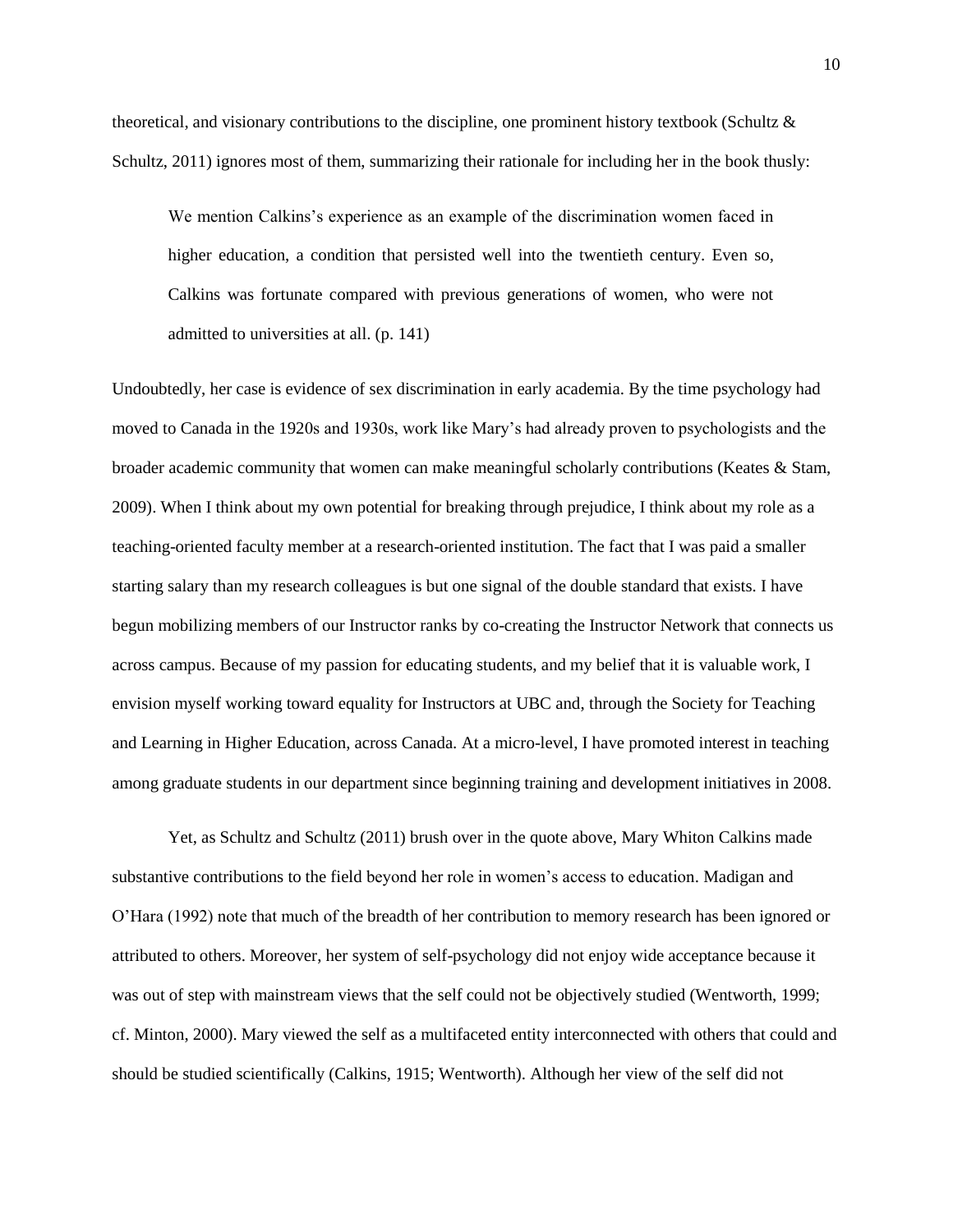ultimately integrate the various perspectives across psychology as she had envisioned (Calkins, 1926), its echoes emerged decades later as a dominant, longstanding focus of social psychology (Pepitone, 1981) and perhaps humanism (Strunk, 1972). Although James' ideas of the self are sometimes cited by modern social psychologists, Calkins' empirically-oriented extensions of those ideas are not.

After turning over her laboratory to Dr. Eleanor Gamble in 1898 (Calkins, 1930), Mary's scholarly work increasingly veered toward philosophy, where she gained prominence as well. Like Mary, I suspect the depth of my influence may not be to the discipline of psychology directly. Instead, it may veer toward higher education more broadly defined. Although my interest in exploring the broad discipline of psychology has increased since I began teaching introductory psychology, I also have growing interests in applying cognitive and social psychology to higher education. I am currently writing a paper that seeks to unite that literature supporting the efficacy of active learning techniques with basic cognitive processes, thereby building a more theoretically grounded case for classroom reform than currently exists. Moreover, I have begun measuring the impact of both my graduate student training initiatives and a course I developed that emphasizes applying social psychological principles to help students learn. Such extra-curricular work in the scholarship of teaching and learning, provided I couple it with continued success in my true passion as a classroom teacher, sets me on a path toward the ultimate faculty rank for those of us in the teaching stream at UBC: Professor of Teaching.

This kind of applied scholarship may serve to fuel others' interest in using psychology to improve higher education by emphasizing student learning. UBC's visionary document *Place and Promise* places student learning as a top priority, right alongside research and community engagement (see http://strategicplan.ubc.ca/), and many Canadian institutions are beginning to implement teaching-stream faculty positions (Vajoczki, Fenton, Menard, & Pollon, 2011). These kinds of changes suggest that institutions of higher education in Canada may be ready to make student learning a more prominent feature (c.f. Pocklington & Tupper, 2002). To the extent that student learning is in fact prioritized alongside research, my career as a teaching-stream faculty member, along with the kind of scholarship I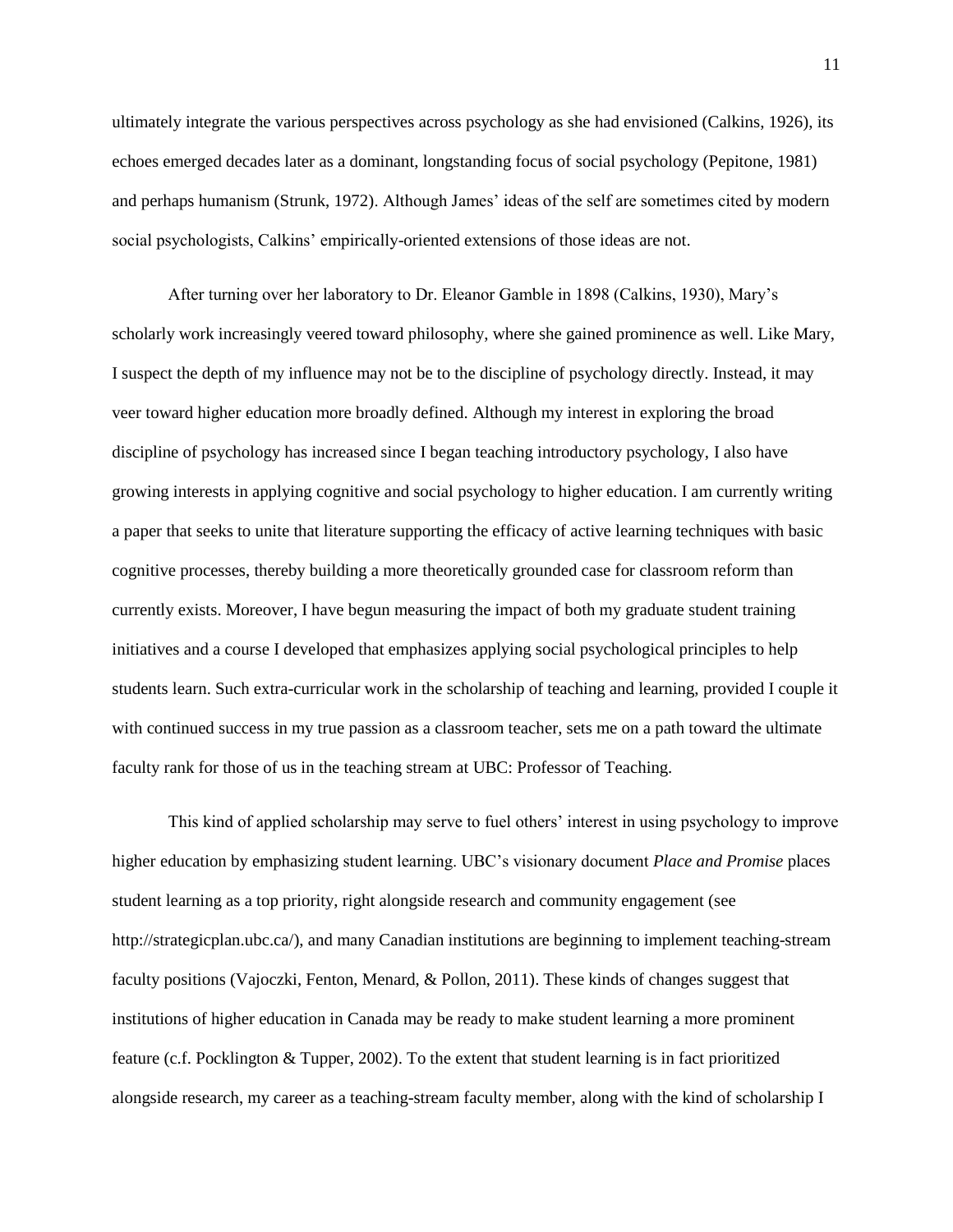am beginning to pursue, may receive greater esteem than is currently the case. In contrast, if this movement fails to take hold, I may find myself forced to choose to pursue either my commitment to undergraduate education and students, or seek a more respectful work environment elsewhere. There are too many unknown variables to speculate which option I would choose, although I cannot imagine a life without teaching and learning in some capacity.

My career and interests in psychology will be impacted by many events, including the climate of academia as mentioned above, as well as personal ones. Like Mary Calkins, who was devoted to her mother, I have a very close relationship with my grandmother. Using evidence and thinking skills I cultivated throughout my studies, I have taught her to think more critically, to challenge assumptions about what she can and cannot do, and to reduce her prejudices. Simultaneously, she has taught me through countless hours of conversation and by her actions that advanced age can be a time of personal growth and discovery. I have known for years that her death will have a severe impact on me, and may cause me to re-evaluate my interests in psychology and career trajectory. I will undoubtedly take some leave, and I may develop interests in aging and dying, or revisit my earliest interest in family dynamics.

Almost a century ago, Mary Calkins proposed that the self is to be understood only as it is embedded in its dynamic physical and social environment (1915); by that measure, *her* self and *my* self are no different. When I consider all the challenges, moves, joys, and despair I will face in the future, as well as all the students and colleagues who will invigorate and challenge me to grow, it is clear to me that psychology really is a discipline that is *lived.*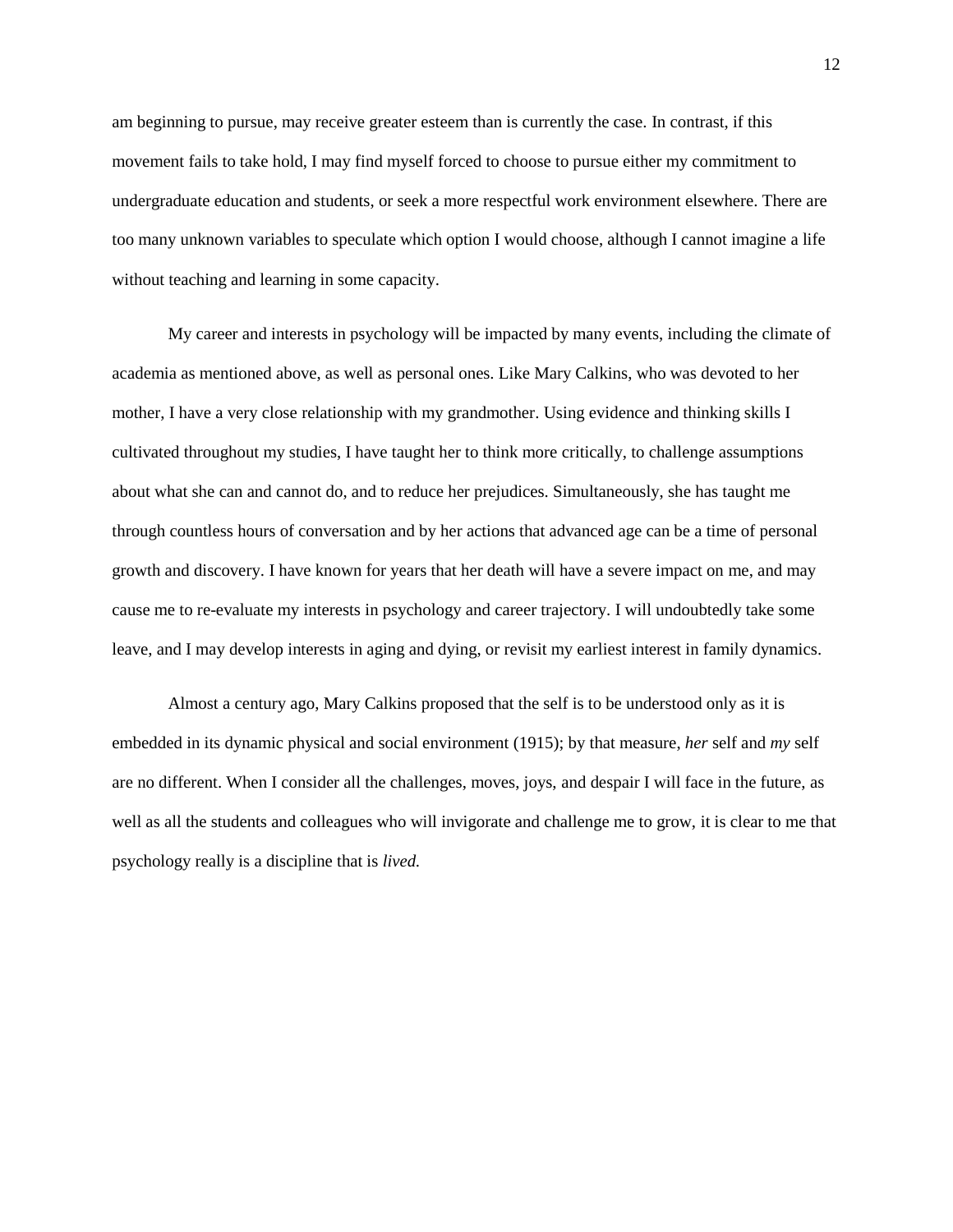### References

- Ainsworth, M. D. S., Blehar, M. C., Waters, E., & Wall, S. (1978). *Patterns of attachment: A study of the strange situation.* Hillsdale, NJ: Erlbaum.
- American Psychological Association Women's Programs Office. (March 2011). Mary Whiton Calkins, APA's first woman president. *Women's Psych-E Newsletter*. Retrieved from http://www.apa.org/pi/women/resources/newsletter/2011/03/mary-calkins.aspx
- Bakker, K., Hodgson, L., Levings, M., McKenna, J., Patch, T., Shaw, D., et al. (2011). *Preventing gender inequities: Structural Measures and Resolution Tactics (SMART) working group*. A report to the University of British Columbia Faculty Association. Retrieved from http://www.facultyassociation.ubc.ca/docs/news/swc2011\_SMARTreport.pdf
- Bernstein, M. D., & Russo, N. F. (1974). The history of psychology revisited: Or, up with our foremothers. *American Psychologist, 29,* 130-134.
- Calkins, M. W. (1896). Community of ideas of men and women. *Psychological Review, 3*, 426-430.
- Calkins, M. W. (1915). The self in scientific psychology. *American Journal of Psychology, 26*, 495-524.
- Calkins, M. W. (1926). Converging lines in contemporary psychology. *British Journal of Psychology: General Section, 16*, 171-179.
- Calkins, M. W. (1930). Autobiography of Mary Whiton Calkins. In C. Murchison (Ed.). *History of Psychology in Autobiography, 1*, 31-61. Worcester, MA: Clark University Press. Retrieved from http://psychclassics.yorku.ca/Calkins/murchison.htm
- Cozby, P. C., & Rawn, C. D. (2012). *Methods in Behavioural Research*, 1<sup>st</sup> Canadian Edition. Toronto: McGraw-Hill.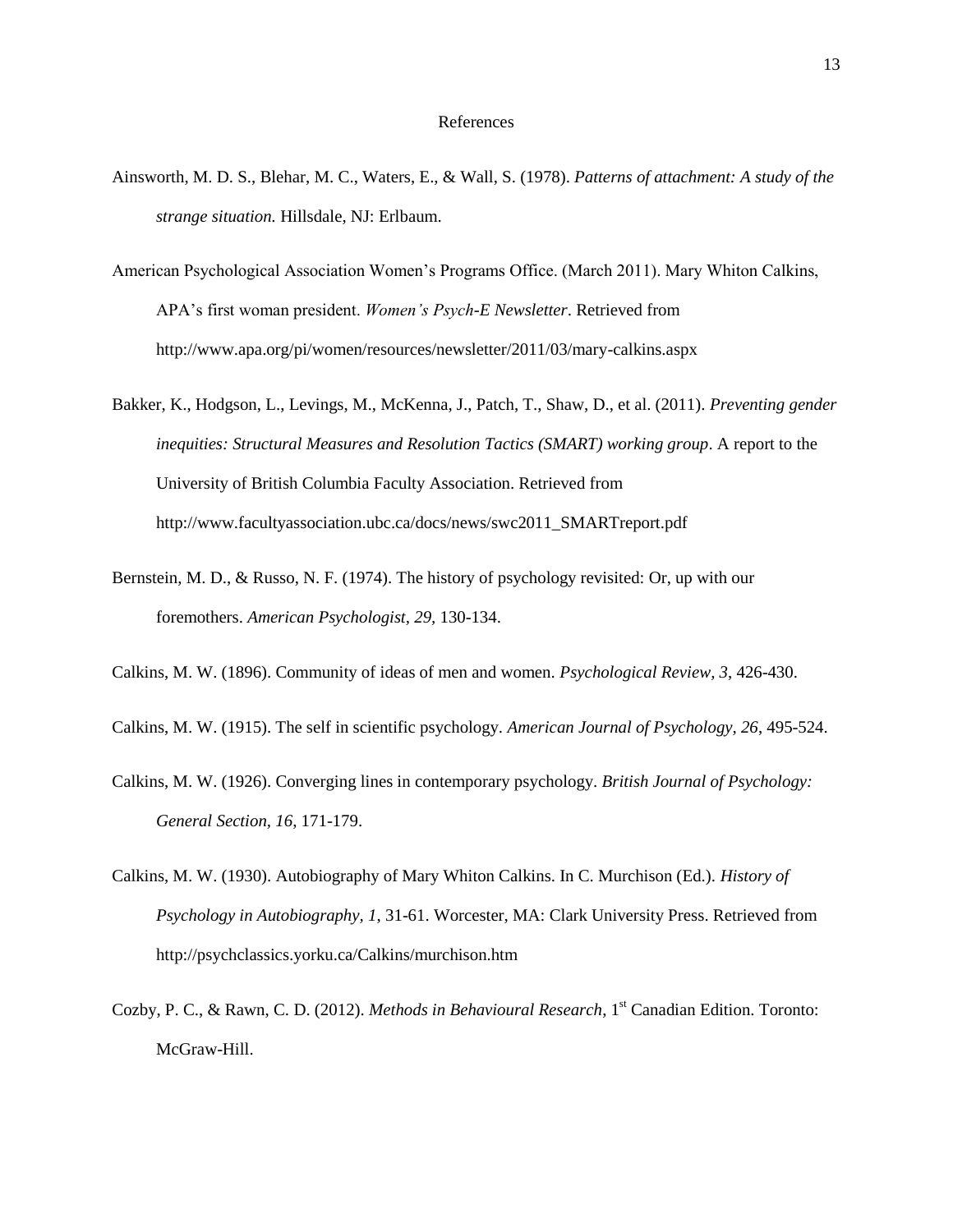- †Dar Nimrod, I., †Rawn, C. D., Lehman, D. R., & Schwartz, B. (2009). The Maximization Paradox: The costs of seeking alternatives. *Personality and Individual Differences, 46*, 631-635. †*First authorship equal and listed alphabetically.*
- Furumoto, L. (1979). Mary Whiton Calkins (1863-1930) fourteenth president of the American Psychological Assocation. *Journal of the History of the Behavioural Sciences, 15*, 346-356.
- Furumoto, L. (1980). Mary Whiton Calkins (1863-1930). *Psychology of Women Quarterly, 5*, 55-67. DOI: 10.1111/j.1471-6402.1981.tb01033.x
- Furumoto, L., & Scarborough, E. (1986). Placing women in the history of psychology: The first American women psychologists. *American Psychologist, 41,* 35-42.

Jastrow, J. (1891). A study of mental statistics. *New Review, 5*, 559-568.

- Jastrow, J. (1896a). Community of ideas of men and women: Reply. *Psychological Review, 3*, 68-71.
- Jastrow, J. (1896b). Community of ideas of men and women: Reply. *Psychological Review, 3*, 430-431.
- Keates, J., & Stam, H. J., (2009). "The disadvantaged psychological scene": Educational experiences of women in early Canadian psychology. *Canadian Psychology, 50,* 273-282.
- Madigan, S., & O'Hara, R. (1992). Short-term memory at the turn of the century: Mary Whiton Calkins's memory research. *American Psychologist, 47*, 170-174.
- McConnell, A., Dunn, E., Austin, S., & Rawn, C. D. (2011). Blind spots in the search for happiness: Implicit attitudes and nonverbal leakage predict affective forecasting errors. *Journal of Experimental Social Psychology, 47*, 628-634.
- Mead, N. L., Baumeister, R. F., Stillman, T. F., Rawn, C. D., & Vohs, K. D. (2011). Social exclusion causes people to spend and consume strategically in the service of affiliation. *Journal of Consumer Research, 37,* 902-919.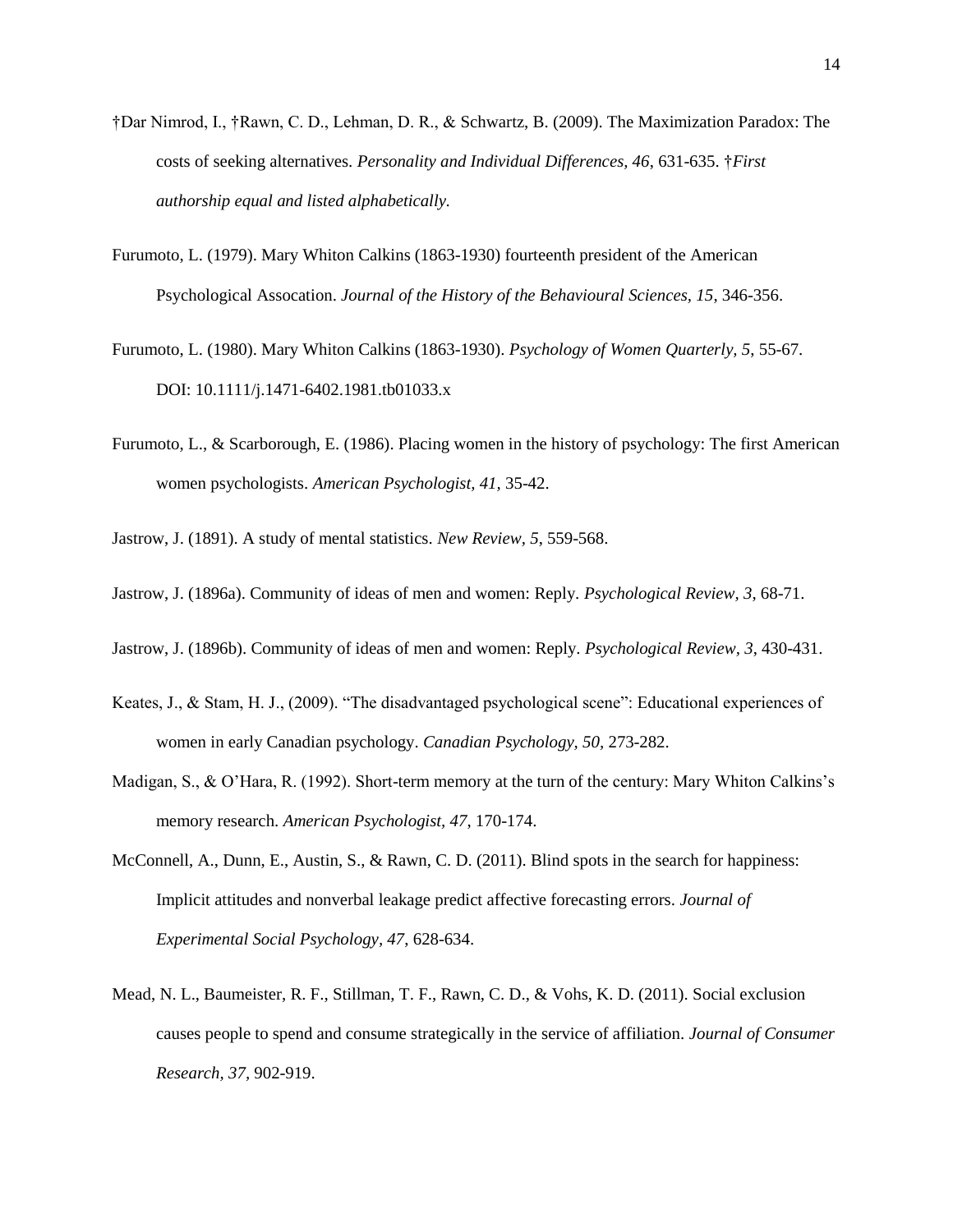- Milar, K. S. (2000). The first generation of women psychologists and the psychology of women*. American Psychologist, 55*, 616-619. DOI: 10.10371/0003-066X.55.6.616
- Minton, H. L. (2000). Psychology and gender at the turn of the century. *American Psychologist, 55,* 613- 615.
- Pepitone, A. (1981). Lessons from the history of social psychology. *American Psychologist, 36*, 972-985.
- Pocklington, T. C., & Tupper, A. (2002). *No place to learn: Why universities aren't working.* Vancouver, Canada: University of British Columbia Press.
- Rawn, C. D. (2005). *Self-regulation and choice: The depleting effects of choosing for self versus other.* (Unpublished Master's thesis). University of British Columbia, Vancouver, Canada.
- Rawn, C. D. (2009). *People risk personal harm for interpersonal approval: A self-control perspective.* (Unpublished doctoral dissertation). University of British Columbia, Vancouver, Canada.
- Rawn, C. D., & Vohs, K. D. (2011). People use self-control to risk personal harm: An intra-interpersonal dilemma. *Personality and Social Psychology Review, 15*, 267-289.
- Russo, N. F., & Denmark, F. L. (1987). Contributions of women to psychology. *Annual Review of Psychology, 38*, 279-298.
- Schultz, D. P. & Schultz, S. E. (2011). *A History of Modern Psychology*, 10<sup>th</sup> Edition. California: Wadsworth.
- Scott, M., Brown, F., Marshall, K., Judd, E. J., Braboy, L., & Jhaveri-Mehta, S. (2012). Women psychologists: Multiple paths, similar yet distinct identities. *Journal of Humanistic Psychology, 52*, 279-303. DOI: 10.1177/0022167811420298
- Strunk, O. (1972). The self-psychology of Mary Whiton Calkins. *Journal of the History of the Behavioural Sciences, 8,* 196-203.
- University of British Columbia. (2009). *Fall congregation for the conferring of degrees*. Vancouver, Canada.